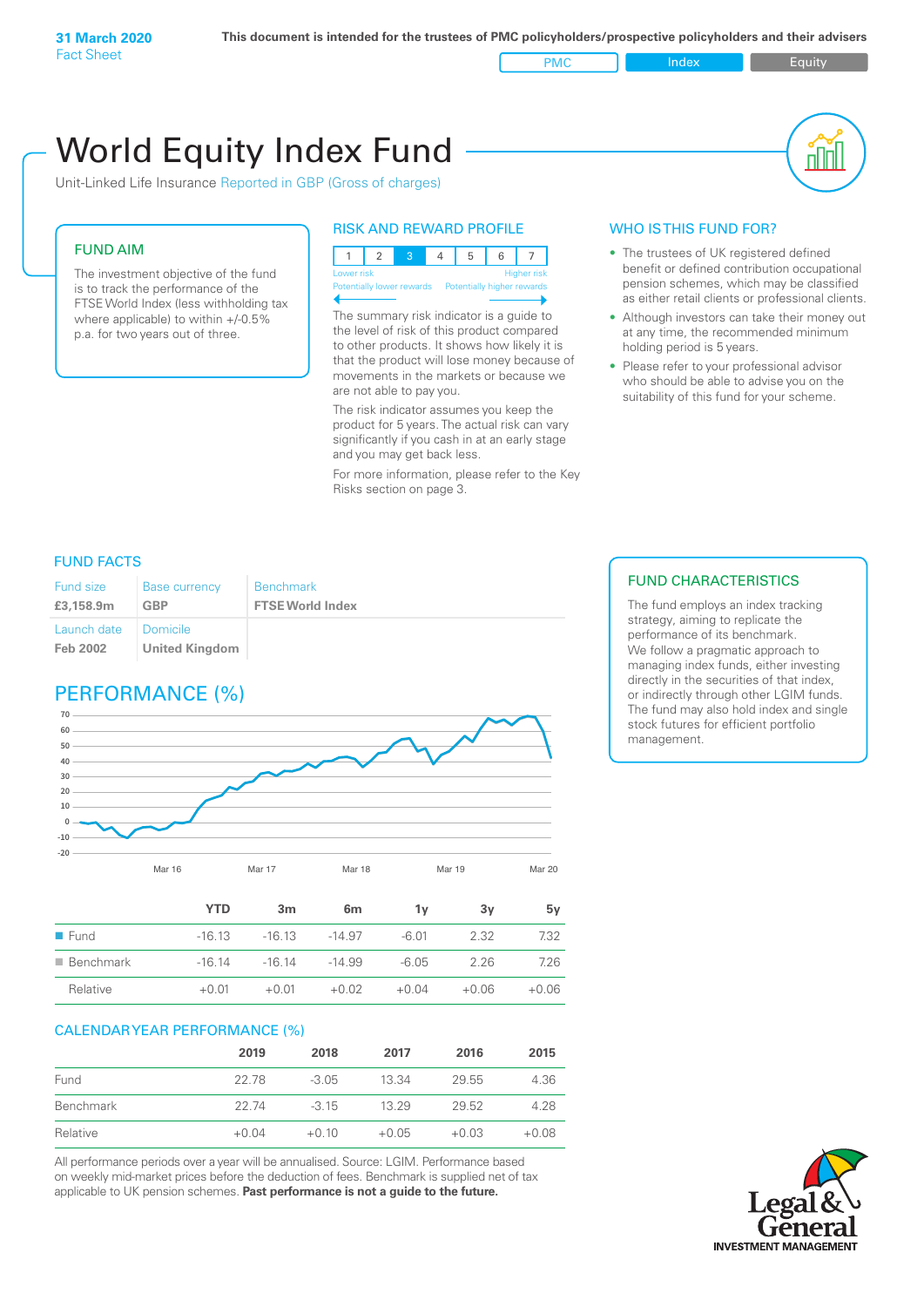# PORTFOLIO BREAKDOWN

All data source LGIM unless otherwise stated. Totals may not sum due to rounding. In order to minimise transaction costs, the Fund will not always own all the assets that constitute the index and on occasion it will own assets that are not in the index.



# SECTOR (%)

| $\blacksquare$ Technology  | 19.3 |
|----------------------------|------|
| $\blacksquare$ Financials  | 18.4 |
| $\blacksquare$ Health Care | 13.4 |
| Industrials                | 12.3 |
| ■ Consumer Goods           | 11.6 |
| ■ Consumer Services        | 11.4 |
| ■ Basic Materials          | 3.7  |
| $\blacksquare$ Utilities   | 3.6  |
| $\Box$ Oil & Gas           | 3.5  |
| $\Box$ Other               | 29   |
|                            |      |



| $\blacksquare$ Large | 82.9 |
|----------------------|------|
| $\blacksquare$ Mid   | 17.1 |

■ Top 10 holdings 14.4% Rest of portfolio 85.6% No. of holdings in fund 2,761 No. of holdings in index 2,597

| Microsoft Corp      | 3.2 |
|---------------------|-----|
| Apple Inc           | 28  |
| Amazon Com Inc      | フフ  |
| Facebook            | 11  |
| Alphabet CI A       | O 9 |
| Alphabet CI C       | 09  |
| Johnson & Johnson   | O 9 |
| Nestle              | 0 S |
| JPMorgan Chase & Co | 0 S |
| Visa Inc Class A    |     |
|                     |     |

# COUNTRY (%)

|   | <b>United States</b> | 59.7 |  |
|---|----------------------|------|--|
|   | Japan                | 8.8  |  |
| 4 | United Kingdom       | 5.0  |  |
| G | Switzerland          | 3.3  |  |
|   | France               | 3.2  |  |
|   | Canada               | 2.7  |  |
|   | Germany              | 2.6  |  |
|   | Australia            | 2.0  |  |
|   | Taiwan               | 1.6  |  |
|   | : Other              | 11.2 |  |
|   |                      |      |  |



comprises 25 fund managers, supported by two analysts. Management oversight is provided by the Global Head of Index Funds. The team has average industry experience of 15 years, of which seven years has been at LGIM, and is focused on achieving the equally important objectives of close tracking and maximising returns.